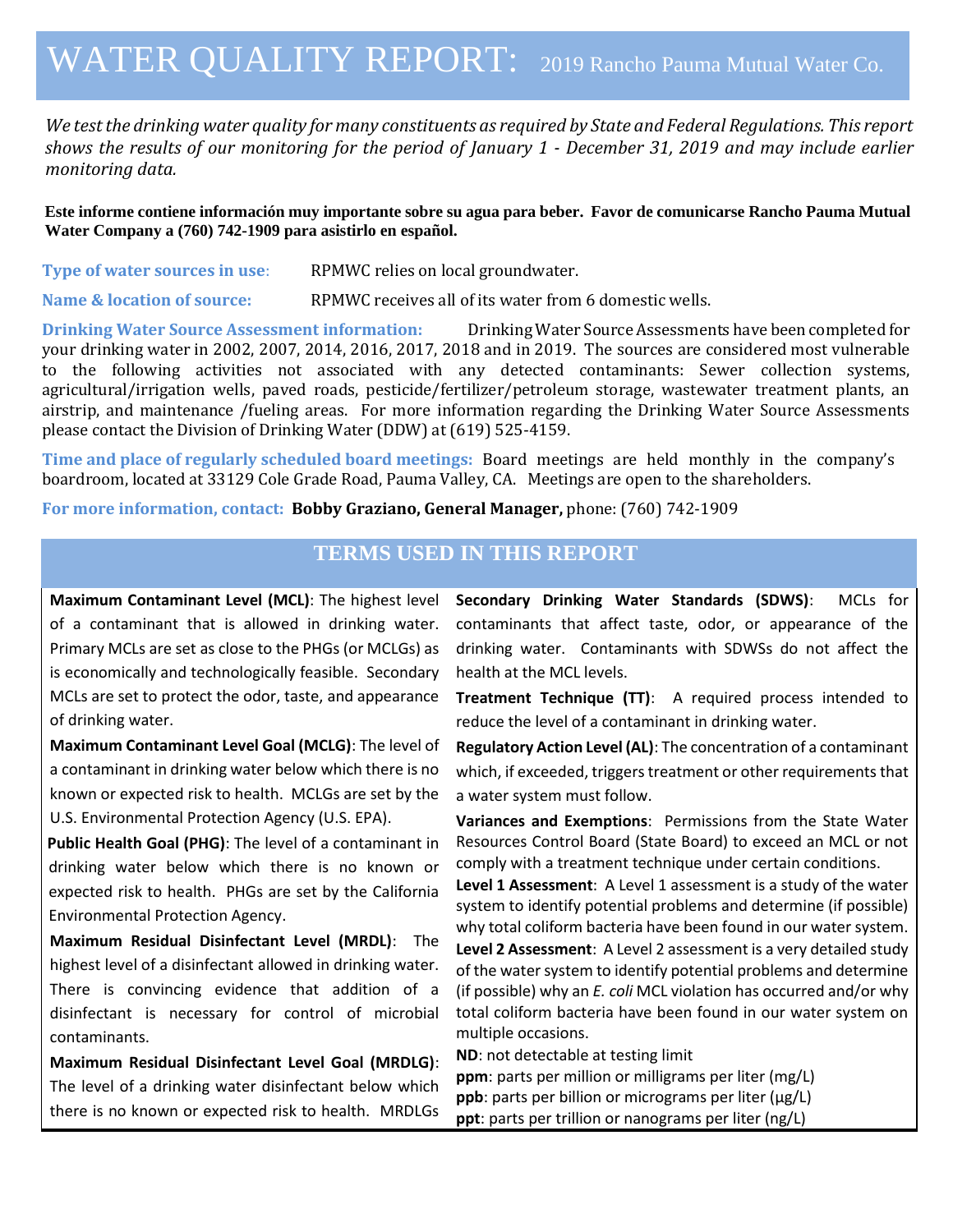do not reflect the benefits of the use of disinfectants to control microbial contaminants.

**ppq**: parts per quadrillion or picogram per liter (pg/L) **pCi/L**: picocuries per liter (a measure of radiation)

**Primary Drinking Water Standards (PDWS)**: MCLs and MRDLs for contaminants that affect health along with their monitoring and reporting requirements, and water treatment requirements.

**The sources of drinking water** (both tap water and bottled water) include rivers, lakes, streams, ponds, reservoirs, springs, and wells. As water travels over the surface of the land or through the ground, it dissolves naturally-occurring minerals and, in some cases, radioactive material, and can pick up substances resulting from the presence of animals or from human activity.

#### **Contaminants that may be present in source water include:**

- **Microbial contaminants,** such as viruses and bacteria that may come from sewage treatment plants, septic systems, agricultural livestock operations, and wildlife.
- **Inorganic contaminants,** such as salts and metals, that can be naturally-occurring or result from urban storm water runoff, industrial or domestic wastewater discharges, oil and gas production, mining, or farming.
- **Pesticides and herbicides,** that may come from a variety of sources such as agriculture, urban stormwater runoff and residential uses.
- **Organic chemical contaminants,** including synthetic and volatile organic chemicals that are by-products of industrial processes and petroleum production, and can also come from gas stations, urban storm water runoff, agricultural application and septic systems.
- **Radioactive contaminants,** which can be naturally-occurring or be the result of oil and gas production and mining activities.

**In order to ensure that tap water is safe to drink**, the U.S. EPA and the State Board prescribe regulations that limit the amount of certain contaminants in water provided by public water systems. The U.S. Food and Drug Administration regulations and California law also establish limits for contaminants in bottled water that provide the same protection for public health.

**Tables 1,2,3,4 & 5 list all of the drinking water contaminants that were detected during the most recent sampling for the constituent.** The presence of these contaminants in the water does not necessarily indicate that the water poses a health risk. The State Board allows us to monitor for certain contaminants less than once per year because the concentrations of these contaminants do not change frequently. Some of the data, though representative of the water quality, are more than one year old.

| TABLE 1 – SAMPLING RESULTS SHOWING THE DETECTION OF COLIFORM<br><b>BACTERIA</b> |                              |             |                                                                                                     |  |                                            |  |  |  |  |
|---------------------------------------------------------------------------------|------------------------------|-------------|-----------------------------------------------------------------------------------------------------|--|--------------------------------------------|--|--|--|--|
| <b>Microbiological Contaminants</b><br>(completed if bacteria detected)         | MCL                          | <b>MCLG</b> | <b>Typical Source</b><br>of Bacteria                                                                |  |                                            |  |  |  |  |
| Total Coliform Bacteria (state Total<br>Coliform Rule)                          | (In a month)<br>$\mathbf{0}$ | 0           | 1 positive monthly sample.<br>Two or more positive<br>monthly samples is a<br>violation of the MCL. |  | Naturally<br>present in the<br>environment |  |  |  |  |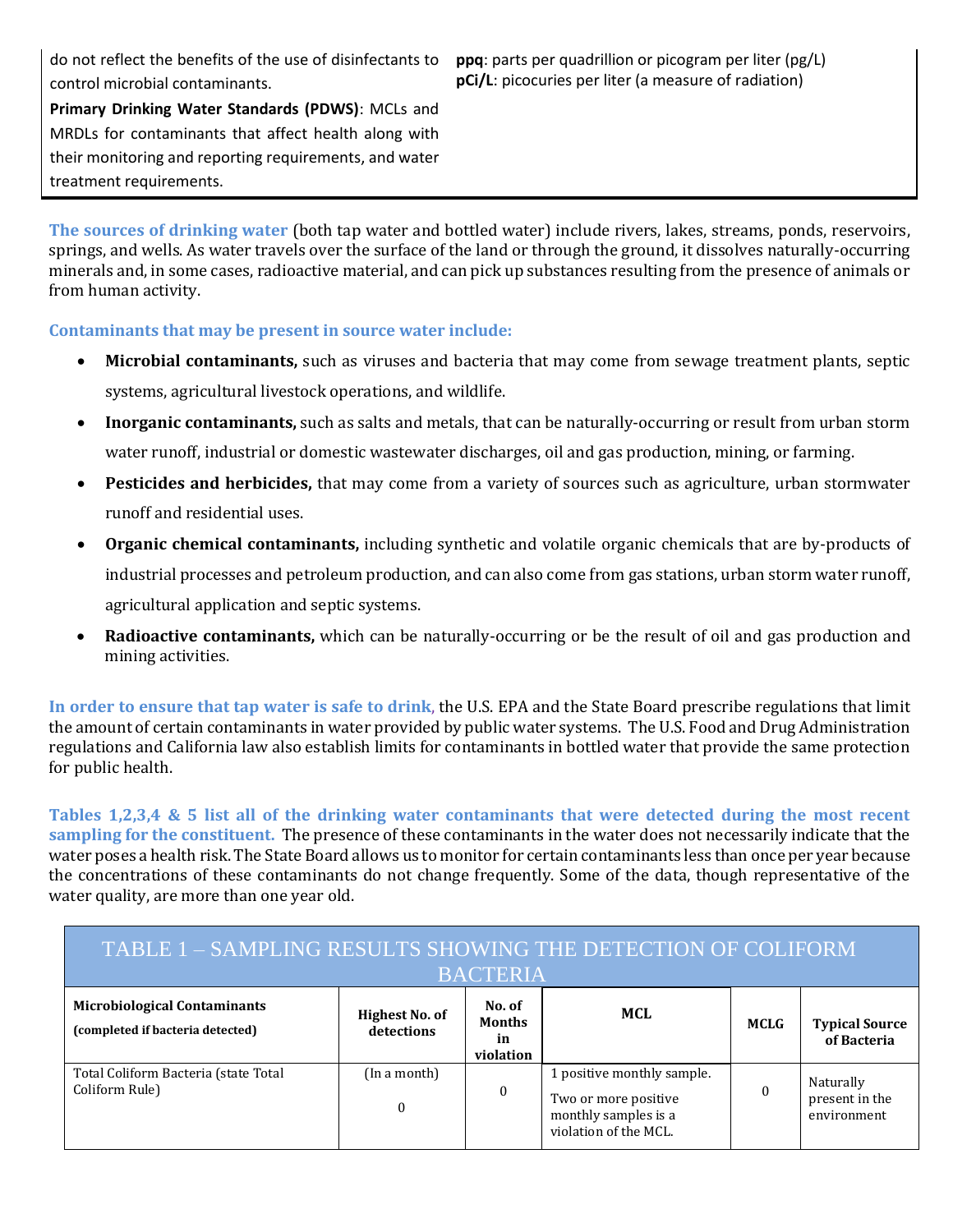| Fecal Coliform or e. coli (state Total<br>Coliform Rule) | (In a year)                  | $\theta$ | A routine sample and a repeat<br>sample detect total coliform,<br>and either sample also detects<br>fecal coliform or E. coli                                                                                                                                                  | Human and<br>animal fecal<br>waste |
|----------------------------------------------------------|------------------------------|----------|--------------------------------------------------------------------------------------------------------------------------------------------------------------------------------------------------------------------------------------------------------------------------------|------------------------------------|
| E. coli (Federal Revised Total Coliform<br>Rule)         | $\Omega$<br>(In a year)<br>0 |          | Routine and repeat samples are<br>total coliform-positive, and<br>either is E. coli-positive or<br>system fails to take repeat<br>samples following E. coli-<br>positive routine sample or<br>system fails to analyze total<br>coliform-positive repeat sample<br>for E. coli. | Human and<br>animal fecal<br>waste |

## TABLE 2 – SAMPLING RESULTS SHOWING THE DETECTION LEAD AND COPPER

| <b>Lead and Copper</b><br>(Tested every 3)<br>years. Data is from<br>2013) | Sample<br>Date | No. of<br>samples<br>collected | 90 <sup>th</sup><br>percentile<br>level<br>detected | No. of<br>sites<br>exceeding<br>Action<br>Level | Action<br>Level | <b>PHG</b> | <b>Typical Source of Contaminant</b>                                                                                          |
|----------------------------------------------------------------------------|----------------|--------------------------------|-----------------------------------------------------|-------------------------------------------------|-----------------|------------|-------------------------------------------------------------------------------------------------------------------------------|
| Lead $(ug/L)$                                                              | 6/2019         | 10                             | ND.                                                 | $\Omega$                                        | 15              | $0.2\,$    | Internal corrosion of household plumbing<br>systems; discharges from industrial<br>manufacturers; erosion of natural deposits |
| Copper $(mg/L)$                                                            | 6/2019         | 10                             | 0.8                                                 | $\Omega$                                        | 1.3             | 0.3        | Internal corrosion of household plumbing<br>systems; discharges from industrial<br>manufacturers; erosion of natural deposits |

| TABLE 3 - SAMPLING RESULTS FOR SODIUM AND HARDNESS         |                |                                       |                               |           |                      |                                                                                                               |  |
|------------------------------------------------------------|----------------|---------------------------------------|-------------------------------|-----------|----------------------|---------------------------------------------------------------------------------------------------------------|--|
| Chemical or<br><b>Constituent</b> (and<br>reporting units) | Sample<br>date | Level<br><b>Detected</b><br>(average) | Range of<br><b>Detections</b> | MCL       | <b>PHG</b><br>(MCLG) | <b>Typical Source of Contaminant</b>                                                                          |  |
| Sodium (mg/L)                                              | 2017-2019      | 64                                    | $54 - 110$                    | NA        | <b>NA</b>            | Salt present in the water is generally<br>naturally occurring                                                 |  |
| Hardness $(mg/L)$                                          | 2017-2019      | 230                                   | $230 - 680$                   | <b>NA</b> | NA                   | Sum of polyvalent cations present in<br>the water, generally magnesium and<br>calcium are naturally occurring |  |

| TABLE 4 – DETECTION OF CONTAMINANTS WITH A PRIMARY DRINKING WATER<br><b>STANDARD</b> |                |                                       |                               |      |                      |                                                                                                                                 |  |  |
|--------------------------------------------------------------------------------------|----------------|---------------------------------------|-------------------------------|------|----------------------|---------------------------------------------------------------------------------------------------------------------------------|--|--|
| Chemical or<br><b>Constituent</b> (and<br>reporting units)                           | Sample<br>date | Level<br><b>Detected</b><br>(average) | Range of<br><b>Detections</b> | MCL  | <b>PHG</b><br>(MCLG) | <b>Typical Source of Contaminant</b>                                                                                            |  |  |
| Gross Alpha $(pCI/L)$                                                                | 2017-2019      | 1.58                                  | $1.56 - 6.8$                  | 15   | (0)                  | Erosion of natural deposits                                                                                                     |  |  |
| Barium $(ug/L)$                                                                      | 2017           | 120                                   | $ND - 120$                    | 1000 | 2000                 | Discharge of oil drilling wastes and from<br>metal refineries; erosion of natural<br>deposits                                   |  |  |
| Fluoride (mg/L)                                                                      | 2017           | $\cdot$ .2                            | $.1 - .2$                     | 2    |                      | Erosion of natural deposits; water additive<br>which promotes strong teeth; discharge<br>from fertilizer and aluminum factories |  |  |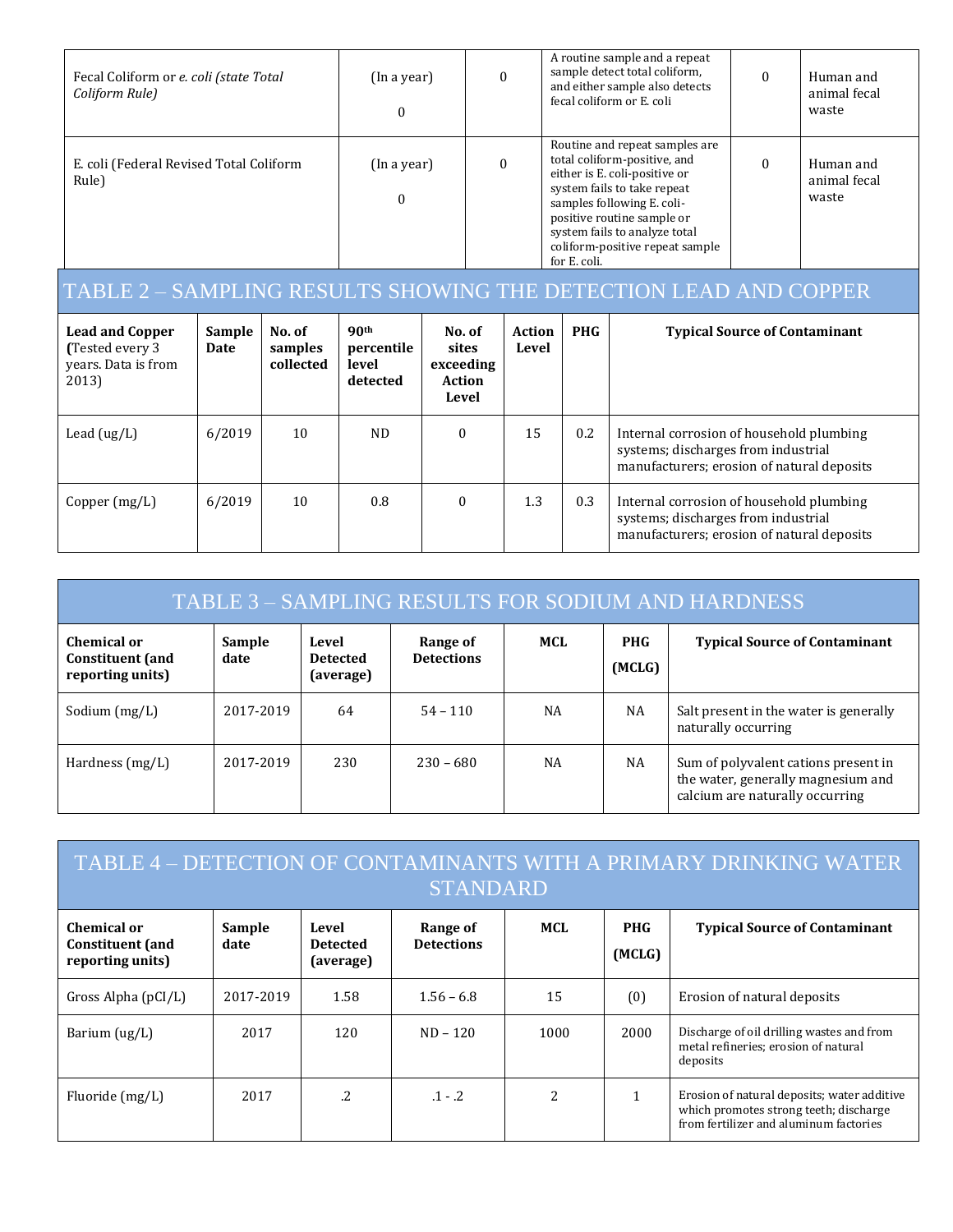| Nitrate (as N) (mg/L)                     | 2019      | 3.8            | $.60 - 8.3$  | 10    | 10           | Runoff and leaching from fertilizer use;<br>leaching from septic tanks and sewage;<br>erosion of natural deposits                                                                          |
|-------------------------------------------|-----------|----------------|--------------|-------|--------------|--------------------------------------------------------------------------------------------------------------------------------------------------------------------------------------------|
| Selenium (ug/L)                           | 2017      | N <sub>D</sub> | $ND - 10$    | 50    | 30           | Discharge from petroleum, glass, and<br>metal refineries; erosion of natural<br>deposits; discharge from mines and<br>chemical manufactures; runoff from<br>livestock lots (feed additive) |
| Uranium (pCi/L)                           | 2017-2019 | 0.37           | $ND - 3.43$  | 20    | $\mathbf{1}$ | Naturally found in very amounts in the<br>form of minerals. Rocks, soil, surface<br>and underground water, air, plants<br>and animals all contain varying<br>amounts of uranium.           |
| Chlorine (ppm)                            | 2017      | 1.09           | $.31 - 1.09$ | (4.0) | (4)          | Drinking water disinfectant added for<br>treatment                                                                                                                                         |
| TTHMs (Total<br>Trihalomethanes)<br>(ppb) | 2019      | 11             | N/A          | 80    | NA           | Byproduct of drinking water<br>disinfection                                                                                                                                                |
| HAA5 (Haloacetic<br>Acids) (ppb)          | 2019      | 2              | N/A          | 60    | <b>NA</b>    | Byproduct of drinking water<br>disinfection                                                                                                                                                |

| TABLE 5 - DETECTION OF CONTAMINANTS WITH A SECONDARY DRINKING<br><b>WATER STANDARD</b> |                |                                       |                               |      |            |                                                                |  |  |
|----------------------------------------------------------------------------------------|----------------|---------------------------------------|-------------------------------|------|------------|----------------------------------------------------------------|--|--|
| Chemical or<br><b>Constituent</b> (and<br>reporting units)                             | Sample<br>date | Level<br><b>Detected</b><br>(average) | Range of<br><b>Detections</b> | MCL  | <b>PHG</b> | <b>Typical Source of Contaminant</b>                           |  |  |
| <b>Total Dissolved Solids</b><br>(mg/L)                                                | 2017-2019      | 460                                   | $430 - 1200$                  | 1000 | NA         | Runoff/leaching from natural deposits                          |  |  |
| Chloride(mg/L)                                                                         | 2017-2019      | 87                                    | $84 - 200$                    | 500  | NA         | Runoff/leaching from natural<br>deposits; seawater influence   |  |  |
| Sulfate $(mg/L)$                                                                       | 2017-2019      | 110                                   | 85-460                        | 500  | NA.        | Runoff/leaching from natural<br>deposits; industrial wastes    |  |  |
| Specific Conductance<br>$(\mu S/cm)$                                                   | 2017-2019      | 1077                                  | 780-1800                      | 1600 | NA         | Substances that form jons when in<br>water; seawater influence |  |  |

| TABLE 6 – Detection of unregulated contaminants            |                |                                       |                               |                              |                                                                                                     |  |  |
|------------------------------------------------------------|----------------|---------------------------------------|-------------------------------|------------------------------|-----------------------------------------------------------------------------------------------------|--|--|
| Chemical or<br><b>Constituent</b> (and<br>reporting units) | Sample<br>date | Level<br><b>Detected</b><br>(average) | Range of<br><b>Detections</b> | <b>Notification</b><br>Level | <b>Health Effects Language</b>                                                                      |  |  |
| Hexavalent Chromium<br>(mg/L)                              | 2017           | 1.2                                   | $ND - 3.8$                    | 10                           | Naturally occurring element found in<br>rocks, animals, plants, soil and volcanic<br>dust and gases |  |  |